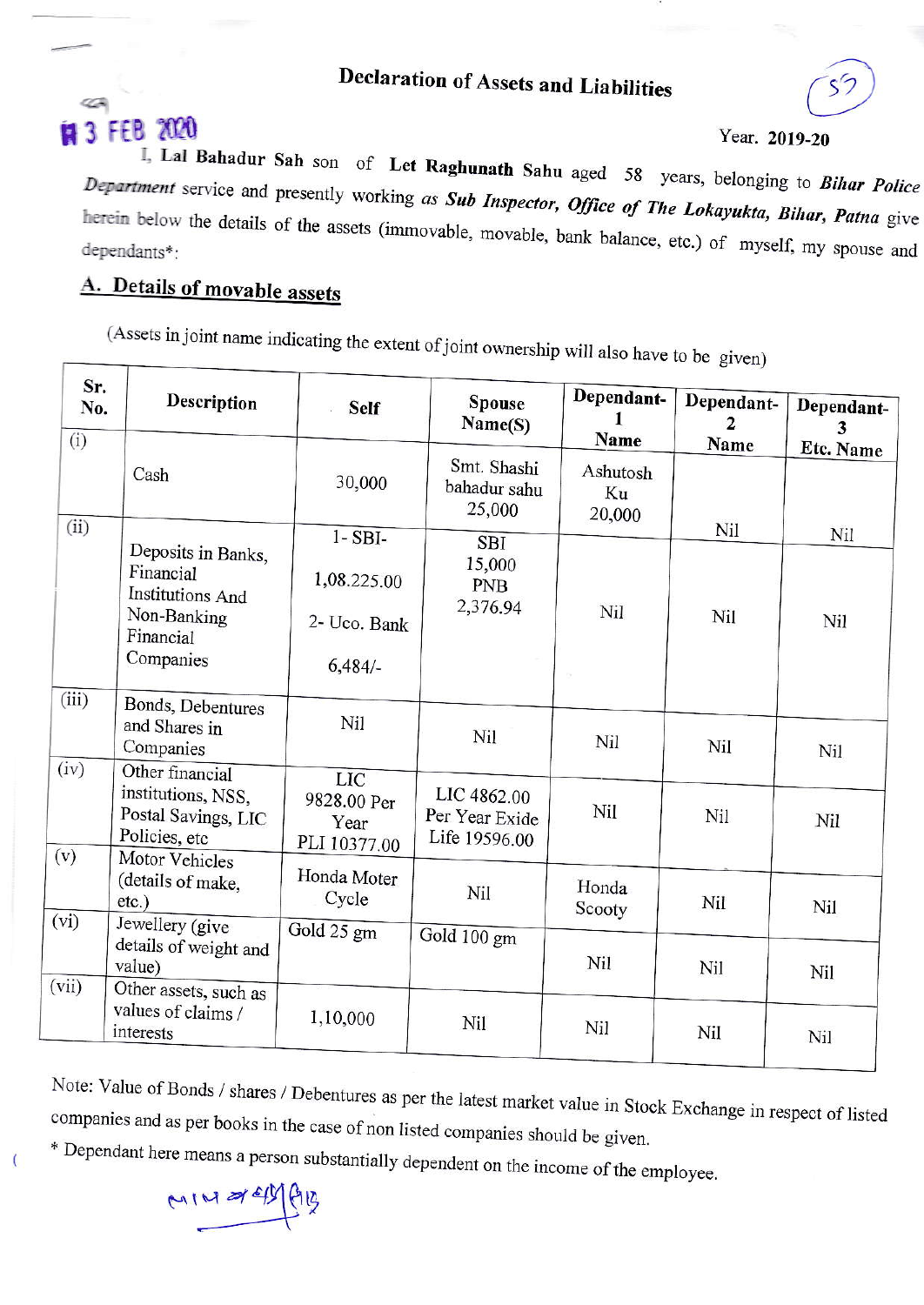#### Details of Immovable assets B.

tote: Properties in joint ownership indicating the extent of joint ownership will also have to be indicated]

| Sr.<br>No. | <b>Description</b>                                                                                                                                         | <b>Self</b>                                          | <b>Spouse</b><br>Name(S) | Dependant-1<br>Name | Dependant-2<br>Name | Dependant-<br>3  |
|------------|------------------------------------------------------------------------------------------------------------------------------------------------------------|------------------------------------------------------|--------------------------|---------------------|---------------------|------------------|
| (i)        | Agricultural Land<br>- Location(s) - Survey<br>number(s)<br>- Extent (Total<br>measurement)<br>-Current market value                                       | Paternal<br>Self<br>1 Katta 19<br>Dhoor<br>Darbhanga | Nil                      | Nil                 | Nil                 | Etc. Name<br>Nil |
| (ii)       | Non-Agricultural Land<br>- Location(s)<br>- Survey number(s)<br>- Extent (Total<br>measurement)<br>-Current market value                                   | Nil                                                  | Nil                      | Nil                 | Nil                 | Nil              |
| (iii)      | <b>Buildings Commercial</b><br>and residential)<br>Location(s)<br>- Survey /door<br>number(s)<br>- Extent (Total<br>measurement)<br>- Current market value | Nil                                                  | Nil                      | Nil                 | Nil                 | Nil              |
| (iv)       | Houses / Apartments,<br>$etc. - Location(s)$<br>- Survey /door<br>number(s)<br>- Extent (Total<br>measurement) - Current<br>market value                   | Self House<br>in Patna                               | Nil                      | Nil                 | Nil                 | <b>Nil</b>       |
| (v)        | Others (such as interest<br>in property)                                                                                                                   | Nil                                                  | Nil                      | <b>Nil</b>          | Nil                 | Nil              |

I give herein below the details of my liabilities / overdues to public financial institutions and government  $(2)$ dues:-

[Note: Please give separate details for each item)

| Sr.<br>No. | <b>Description</b>                                                                         | Name & address of Bank /<br><b>Financial Institutions(s)/</b><br>Department (s) | Amount outstanding as<br>on Janwary 31-01-2020 |
|------------|--------------------------------------------------------------------------------------------|---------------------------------------------------------------------------------|------------------------------------------------|
| (a)        | (i) Loans from Banks                                                                       | SBI, Sonpur                                                                     | 15,70,000                                      |
|            | (ii) Loans from financial institutions                                                     |                                                                                 |                                                |
|            | (iii) Government Dues:<br>(a) dues to departments dealing with<br>government accommodation | Nil                                                                             | Nil                                            |
| amacion    | (b) dues to departments dealing with<br>supply of water                                    | Nil                                                                             | Nil                                            |
|            | (c) dues to departments dealing with<br>supply of electricity                              | Nil                                                                             | Nil                                            |
|            | (d) dues to departments dealing with<br>telephones                                         | Nil                                                                             | Nil                                            |
|            | (e) dues to departments dealing with<br>government transport (including                    | Nil                                                                             | Ni1                                            |